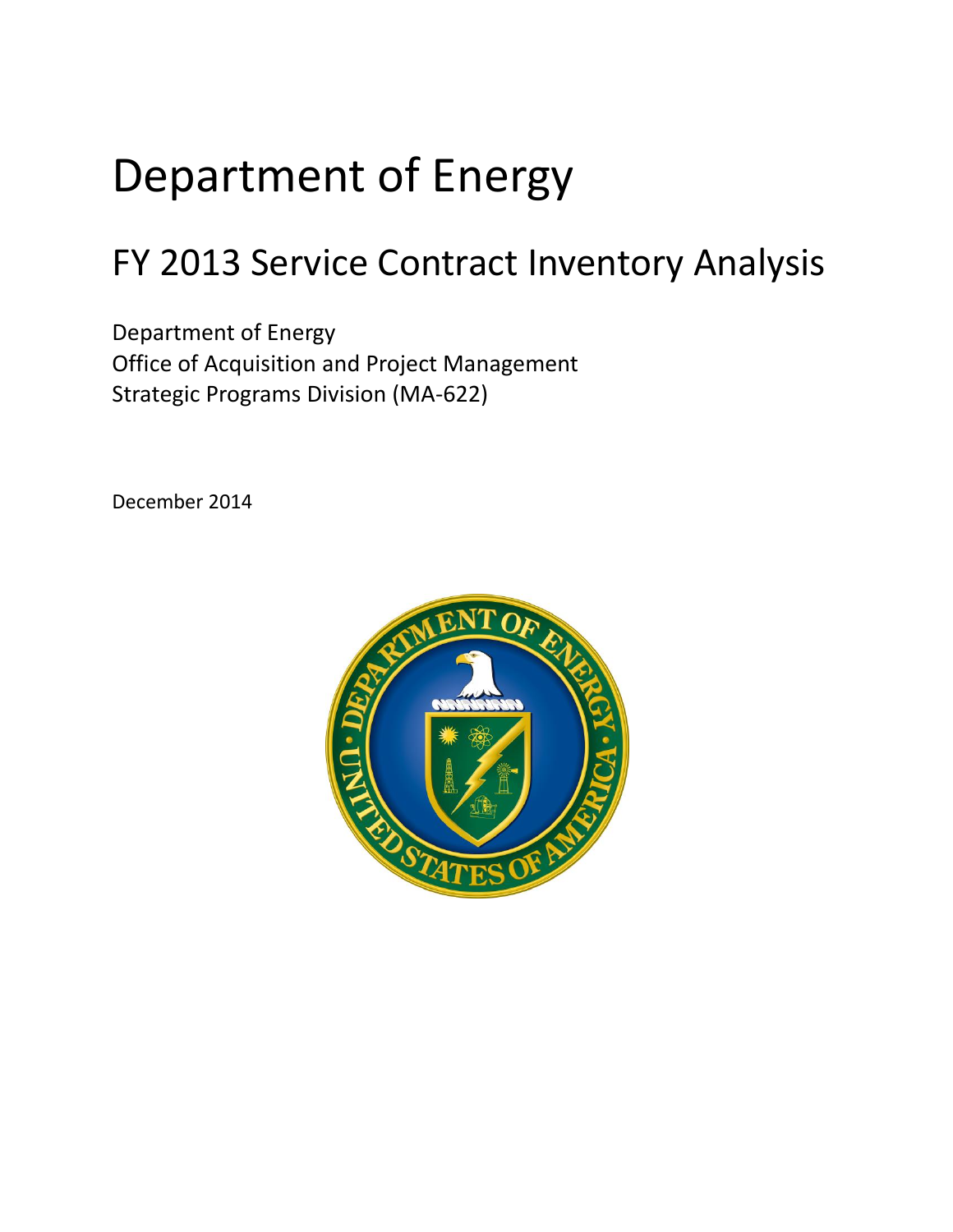### **Contents**

|                                     | Page           |
|-------------------------------------|----------------|
| Section 1: Scope                    | 2              |
| Section 2: Methodology              | $\overline{4}$ |
| Section 3: Findings                 | 6              |
| Section 4: Actions Taken or Planned | 7              |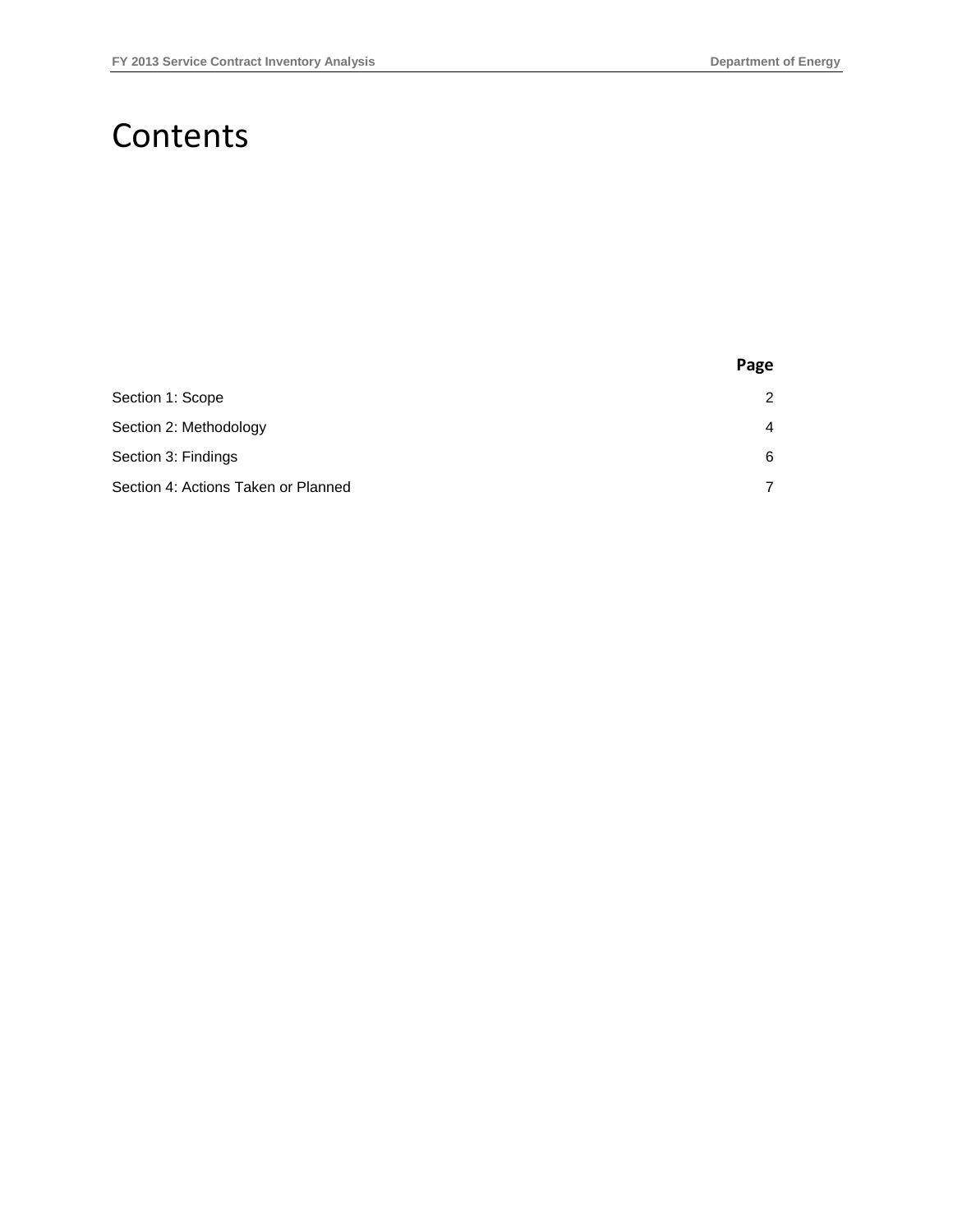### <span id="page-2-0"></span>Section 1: Scope

#### **Service Contract Inventories**

-

Section 743 of Division C of the FY 2010 Consolidated Appropriations Act, P.L. 111-117, requires civilian agencies to prepare and analyze an annual inventory of their service contracts. Office of Management and Budget's (OMB) Memorandum dated November 5, 2010, Subject: "Service Contract Inventories," provided additional guidance to agencies on how to prepare and analyze a survey of service contracting actions in FY 2010. Each agency was to conduct a meaningful analysis of the data in the inventory for the purpose of determining if contract labor is being used in an appropriate and effective manner and if the mix of federal employees and contractors in the agency is effectively balanced.

As directed by the OMB Memorandum, the Department of Energy used the data elements cited in section 743 of Division C of the FY 2010 Consolidated Appropriations Act, P.L. 111-117 and followed the guidance outlined in OMB's Office of Federal Procurement Policy's Policy (OFPP) Letter 11-01 "Performance of Inherently Governmental and Critical Functions" (dated September 12, 2011). OMB provided a reminder of those requirements in a Memorandum dated November 25, 2014, Subject: "Service Contract Inventories".

OMB provided a list of priority functions for review called Special Interest Functions (SIFs). OMB identified the SIFs for increased management consideration for review based on concerns of increased risk of losing control of mission and operations as identified through a review of recent Government reports<sup>1</sup> and its own analysis. The SIFs for increased management attention are listed by their Product Service Codes (PSC) in *Figure 1: OMB Designated Special Interest Functions*. 2

| <b>PSC</b> | <b>PSC Description</b>                                         |
|------------|----------------------------------------------------------------|
| D302       | IT and Telecom- Systems Development                            |
| D307       | IT and Telecom- IT Strategy and Architecture                   |
| D310       | IT ad Telecom- Cyber Security and Data Backup                  |
| D314       | IT and Telecom- System Acquisition Support                     |
| R408       | Support - Professional: Program Management/Support             |
| R413       | Support - Professional: Intelligence                           |
| R414       | <b>Systems Engineering Services</b>                            |
| R421       | <b>Technical Assistance</b>                                    |
| R423       | Support - Professional: Intelligence                           |
| R425       | Support - Professional: Engineering/Technical                  |
| R497       | Support - Professional: Personal Services Contracts            |
| R707       | Support - Management: Contract/Procurement/Acquisition Support |

**Figure 1: OMB Designated Special Interest Functions**

<sup>1</sup> OMB November 5, 2010 Memorandum titled Service Contract Inventories states such reports were authored by the Government Accountability Office, the Commission on Wartime Contracting, agency Inspectors General, Congressional Committees, and the Acquisition Law Panel (also referred to as the "SARA Panel").

<sup>2</sup> The PSCs designated as SIFs have been updated per OMB email from Daniel I. Gordon, Administrator for Federal Procurement Policy to the CAO Council, August 2011.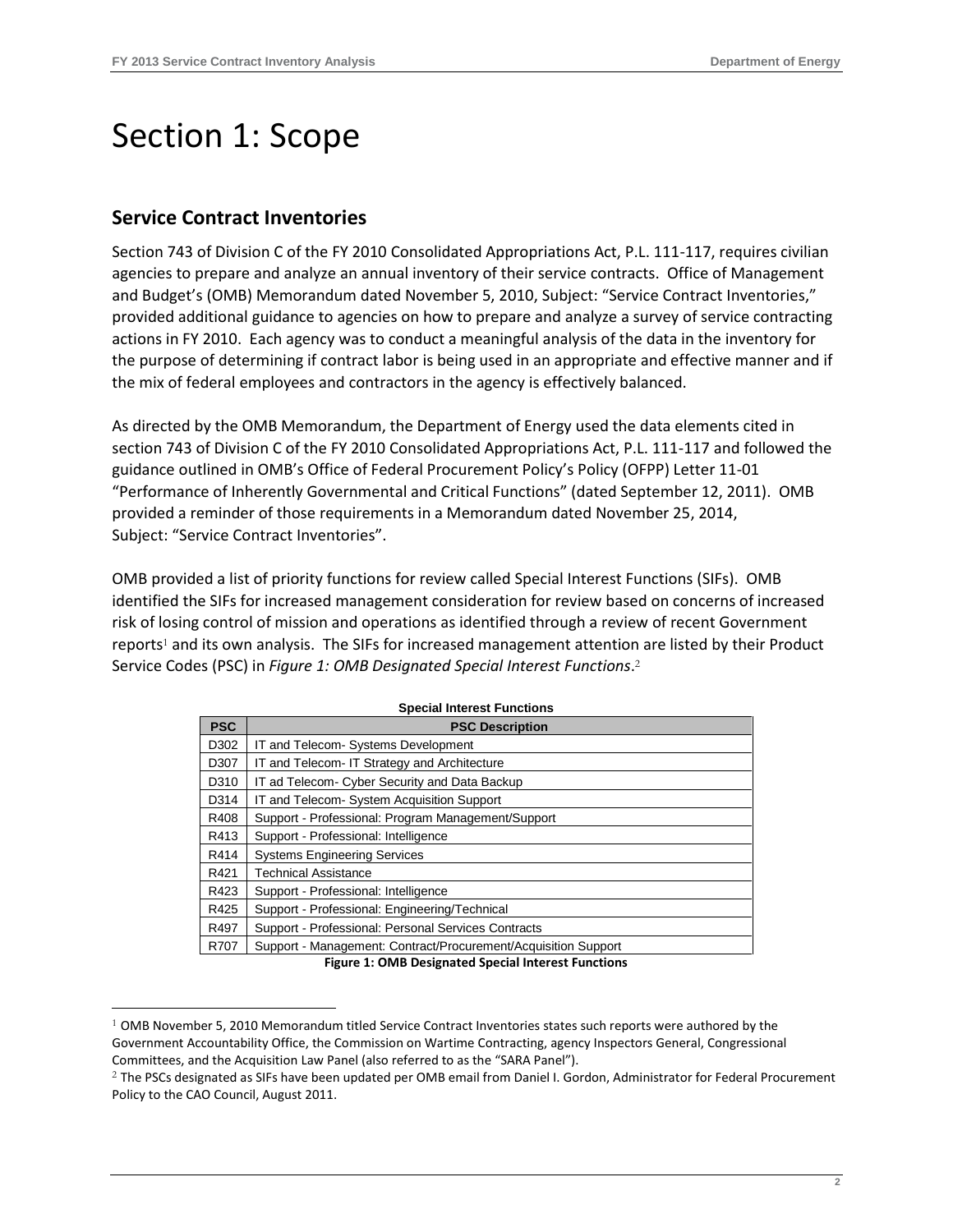#### **Management of Support Services**

OMB Memorandum dated November 7, 2011 Subject: "Reduced Contract Spending for Management Support Services," was issued to agencies to highlight the objective of reducing expenditures for Management Support Services (MSS) as an important component of the Campaign to Cut Waste and the Executive Order on Delivering an Efficient , Effective , and Accountable Government.

During the White House Forum on Accountability in Federal Contracting in the summer of 2011, OMB announced a goal of reducing spending on MSS contracts by 15 percent by the end of FY 2012. For the purposes of this initiative, OMB identified the MSS as functions covered by twelve PSCs which are identical to the SIF codes identified in the Service Contract Inventory guidance.

In order to better align the other OMB/OFPP Service Contract related initiatives to include the OMB MSS initiative, the list of SIFs was further expanded for use with the Department identified spending reduction initiatives. Many of the SIF PSCs and MSS PSCs are duplicative as highlighted in *Figure 2: FY 2013 Special Interest Functions*.

|            |                                                   |                          | % of Total |
|------------|---------------------------------------------------|--------------------------|------------|
| <b>PSC</b> | <b>PSC Description</b>                            | <b>Action Obligation</b> | <b>Obs</b> |
| D302       | IT AND TELECOM- SYSTEMS DEVELOPMENT               | \$22,626,952             | 0.09%      |
| D307       | IT AND TELECOM- IT STRATEGY AND ARCHITECTURE      | \$3,106,569              | 0.01%      |
| D310       | IT AND TELECOM- CYBER SECURITY AND DATA BACKUP    | \$104,868                | 0.00%      |
| D314       | IT AND TELECOM- SYSTEM ACQUISITION SUPPORT        | \$2,725,423              | 0.01%      |
| D399       | IT AND TELECOM- OTHER IT AND TELECOMMUNICATIONS   | \$28,267,646             | 0.12%      |
| F999       | OTHER ENVIRONMENTAL SERVICES                      | \$510,555,994            | 2.08%      |
| R408       | SUPPORT- PROFESSIONAL: PROGRAM MANAGEMENT/SUPPOR  | \$100,403,343            | 0.41%      |
| R413       | SUPPORT-PROFESSIONAL: INTELLIGENCE                | \$0                      | 0.00%      |
| R414       | <b>SYSTEMS ENGINEERING SERVICES</b>               | \$0                      | 0.00%      |
| R421       | <b>TECHNICAL ASSISTANCE</b>                       | \$18,665,298             | 0.08%      |
| R423       | SUPPORT-PROFESSIONAL: INTELLIGENCE                | \$4,892,654              | 0.02%      |
| R425       | SUPPORT-PROFESSIONAL: ENGINEERING/TECHNICAL       | \$160,875,886            | 0.66%      |
| R497       | SUPPORT-PROFESSIONAL: PERSONAL SERVICES CONTRACTS | \$155,412                | 0.00%      |
| R499       | SUPPORT-PROFESSIONAL: OTHER                       | \$227,790,190            | 0.93%      |
| R699       | SUPPORT-ADMINISTRATIVE: OTHER                     | \$114,792,018            | 0.47%      |
| R707       | SUPPORT- MANAGEMENT: CONTRACT/PROCUREMENT/ACQUIS  | \$6,865,324              | 0.03%      |
| S206       | HOUSEKEEPING- GUARD                               | \$172,889,446            | 0.71%      |
| U099       | EDUCATION/TRAINING-OTHER                          | \$232,619,778            | 0.95%      |
| Y153       | CONSTRUCT/PRODUCTION BLDGS                        | \$452,454,342            | 1.85%      |
| Y199       | <b>CONSTRUCT/MISC BLDGS</b>                       | \$118,262,002            | 0.48%      |
| Y299       | CONTRUCT/ALL OTHER NON-BLDG FACS                  | \$24,028,168             | 0.10%      |
|            | Total                                             | \$2,202,081,312          | 8.99%      |
|            | <b>Total Obligations</b>                          | \$24,493,078,470         |            |

#### **Figure 2: FY 2013 Special Interest Functions**

The Department of Energy studied the SIFs/PSCs reflected in Figure 2 above. The applicable contracts were selected for review based upon their being encompassed in OMB's list of SIFs, as well as DOE's list of contracts to be studied. The total dollars obligated to those specific PSCs were \$2,202,081,312, representing 8.99% of total obligations. The number of contract actions reviewed totaled 8,441.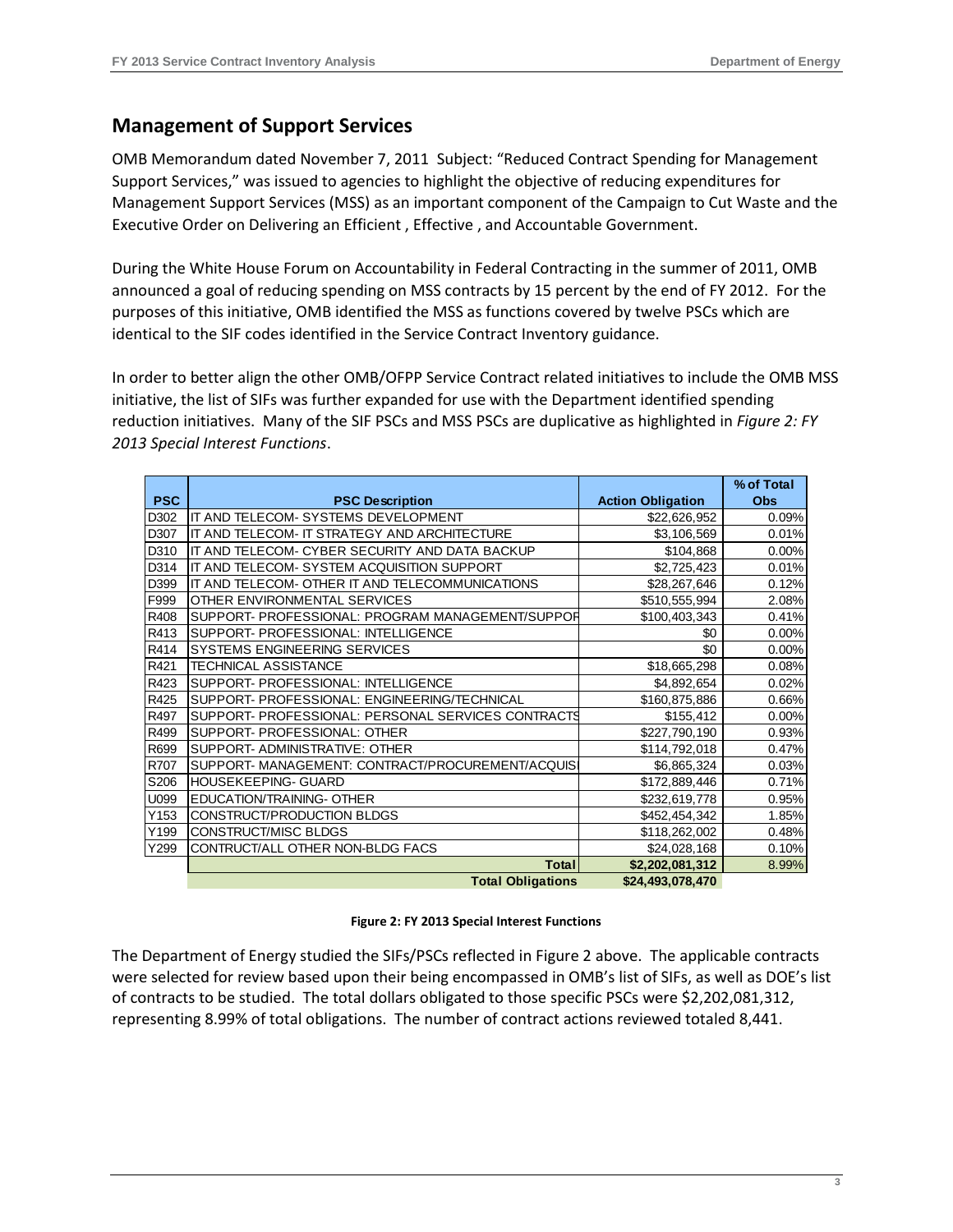### <span id="page-4-0"></span>Section 2: Methodology

The DOE and NNSA approach was performed in accordance with the criteria set out in Consolidated Appropriations Act, 2010, (Pub. L. No. 111-117, § 743 (2009)) and Appendix D of the November 5, 2010 Office of Management and Budget (OMB) Memorandum on Service Contract Inventories, and will ultimately identify contracts for a more in-depth review.

The DOE Office of Acquisition and Project Management (APM) and NNSA Acquisition Management (AM) developed the basic inventory in accordance with OMB guidance with the help of the Heads of Contracting Activities (HCA). A list of special interest functions by Product Service Code (PSC) for contracts to be reviewed in response to the criteria required by Section 743 was provided in guidance to the HCAs.

DOE and NNSA took the following steps in the process of its analysis:

- Step 1: The Department identified the list of special interest functions by PSC for contracts to be reviewed.
- Step 2: HCAs identified contracts with the specified SIFs PSCs for in-depth review based on following criteria:
	- Based on the 10 criteria identified within the Consolidated Appropriations Act, HCAs prioritized their selection of contracts for further review in the following order:
		- Tier 1: Potential for Inherently Governmental (IG) performance by contractors;
		- Tier 2: Contracts providing services classified as special interest functions;
		- Tier 3: Contracts that do *not* include special interest functions, but were awarded on a non-competitive basis; and
		- Tier 4: Contracts that do *not* include special interest functions, but meet any one of the remaining designated criteria.
- Step 3: HCAs evaluated contracts in accordance with policy and guidance.
- Step 4: HCAs reported the results of evaluation to NNSA AM and DOE APM for consolidation.
- Step 5: NNSA AM consolidated input from the NNSA HCAs and reported the results of evaluations to DOE APM for agency consolidation.
- Step 6: APM consolidated results of analysis for reporting to OMB/Office of Federal Procurement Policy (OFPP).

OFPP has issued guidance documents addressing these requirements; Service Contract Inventories, Memorandum to Chief Acquisition Officers and Senior Procurement Executives, dated November 5, 2010 and December 19, 2011, available at

[http://www.whitehouse.gov/omb/procurement-service-contract-inventories.](http://www.whitehouse.gov/omb/procurement-service-contract-inventories) OFPP has since issued a Memorandum dated November 25, 2014 providing new guidance to include using prior years' guidance for their FY 2013 inventory analysis and inventory and adding a new supplementary report.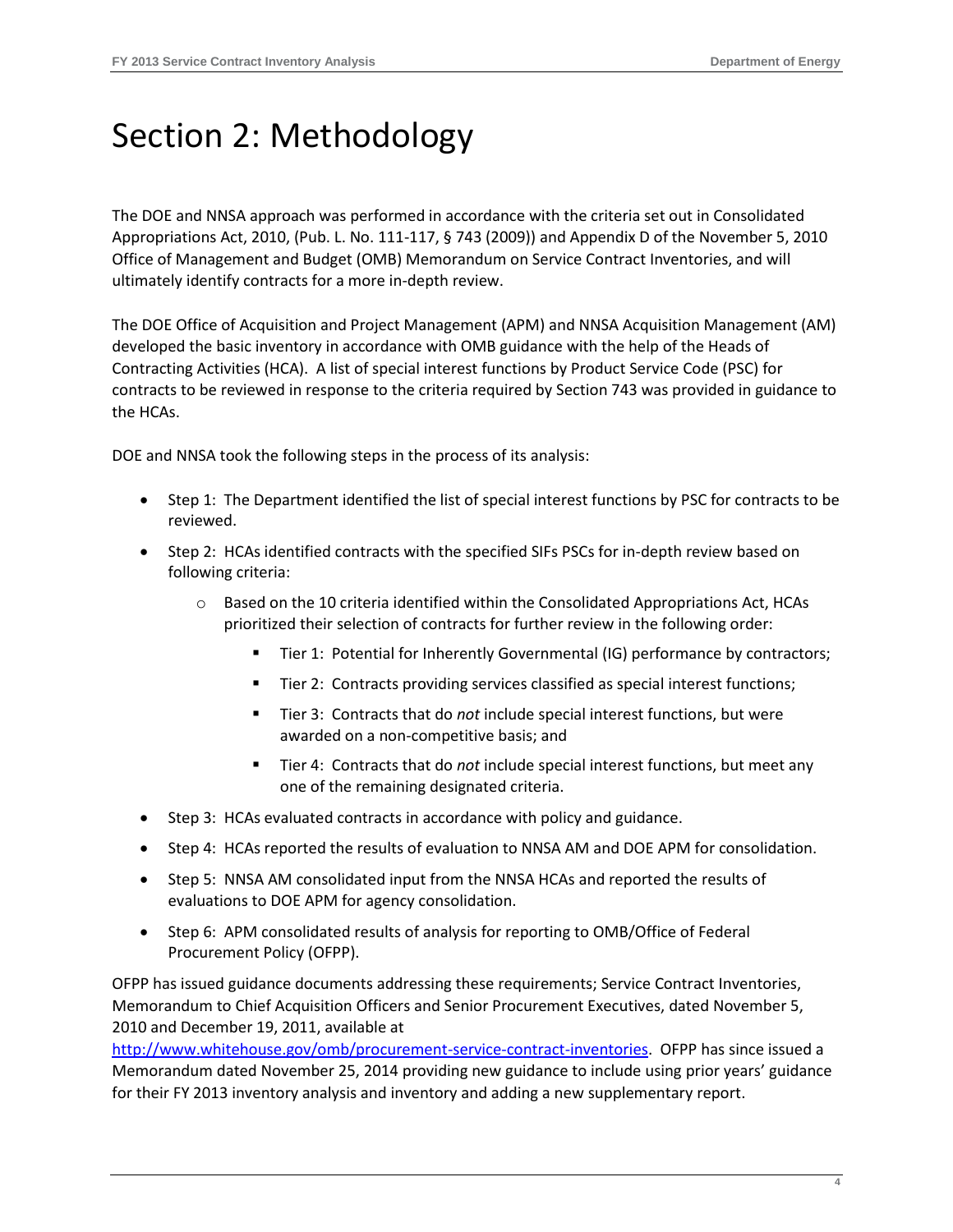The Department also made procurement activities aware of several recommendations that were made recently by the Government Accountability Office (GAO) in its report "Civilian Service Contract Inventories: [Opportunities Exist to Improve Agency Reporting and Review Efforts", GAO](http://www.gao.gov/assets/650/648939.pdf)-12-1007 [\(September 2012\)](http://www.gao.gov/assets/650/648939.pdf) to help improve the quality of agency analyses and the value of inventories as a management tool.

In its report, GAO reviewed a sample of agencies' analyses of their FY 2010 inventories and identified several practices that could help to improve the quality of agency analyses in determining the effective and appropriate use of contractors. Specifically, GAO recommended that agencies --

- Fully describe the scope of the inventory reviews, including information such as the number of contracts and the percentage of contracts reviewed for each product and service code selected and the total universe of contracts;
- Report on the number of contractor personnel and functions that were involved with the workforce issues identified during their inventory reviews; and
- Include the status of agency efforts to resolve findings identified in previous reviews until they are resolved.

The Department guidance also told the procurement activities to consider the points below as they prepared and refined their draft reports:

**Scope**. The report should describe the special interest functions studied by the agency, and the dollars obligated to those specific product and service codes (PSCs) in FY 2013. The report should also describe how many contracts were reviewed, how the contracts were selected for review, and the percentage of obligations the contracts covered for the product and service codes on which the review focused (provided by HCAs).

**Methodology** (provided by HCAs). The report should discuss the methodology used to support its analysis (e.g., sampled contract files, conducted interviews of members of the acquisition workforce working on specific contracts of interest).

**Findings** (provided by HCAs). The report should summarize the findings, including a brief discussion of the extent to which the desired outcomes described in section 743(e) (2) are being met (e.g., the activity is not using contractor employees to perform critical functions in such a way that could affect the ability of the activity to maintain control of its mission and operations). Where workforce issues are identified, the report should identify the estimated number of contractor personnel and/or labor resources involved (e.g., in "fulltime equivalents").

**Actions taken or planned** (provided by HCAs). The report should explain the steps the activity has taken or plans to take to address any identified weaknesses or challenges.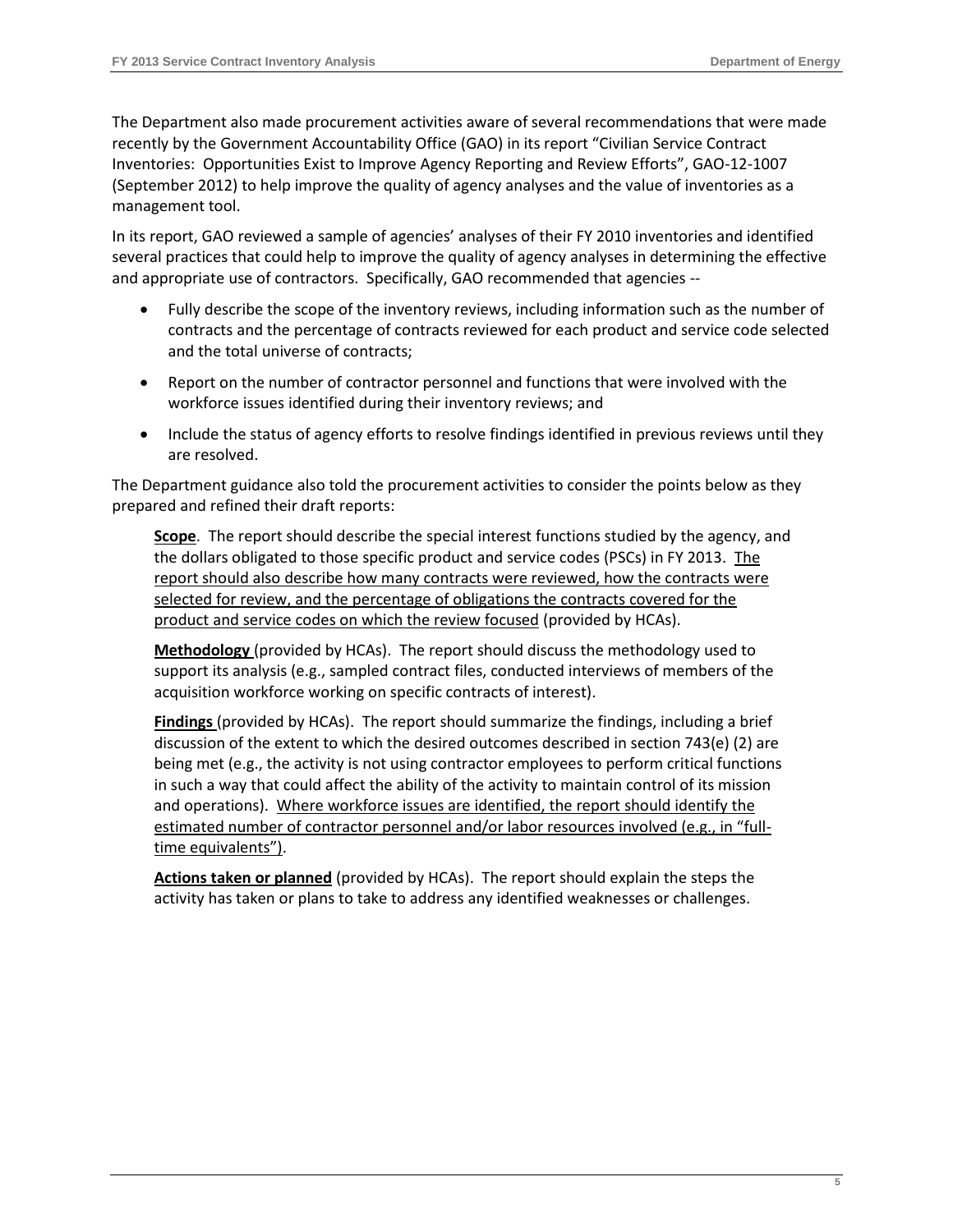### <span id="page-6-0"></span>Section 3: Findings

#### **Summary**

The Service Contract inventory is a tool for assisting agencies in better understanding how contracted services are being used to support mission and operations and whether the contractors' skills are being utilized in an appropriate manner.

#### **Service Contract Inventory**

The results of the Department's service contract inventory continue to be favorable in terms of meeting OMB initiatives. Specifically, the outcome of the Department's inventory analysis resulted in the following findings:

- 1. None of the contracts are characterized as "personal services" as defined by the Federal Acquisition Regulation;
- 2. Contractor employees do not perform any inherently governmental functions;
- 3. Ongoing comprehensive monitoring and evaluations are performed by government personnel and the contractor performance requirements have not changed or been expanded to be classified as inherently governmental type functions;
- 4. Contractor employees are not performing critical functions in such a way that would affect the Department's ability to maintain control of its missions and operations; and
- 5. Sufficient government personnel are available and assigned to manage and oversee contracts effectively without the need to rebalance the mix of federal and contractor employees.

The service contracts that contain special interest functions comprise only 8.99 percent of the Department's overall obligations, or \$2,202,081,312. A vast majority of the contracts are competed, and most are either cost reimbursable or time and material type. Most of the special interest functions are supported by small businesses.

The Department's top 10 PSCs are encompassed by Management and Operating (M&O) contracts or contracts related to the M&O business model. The obligations for these series of PSCs are consistent with what the Department has reported for several years: 80 percent or more of Department of Energy obligations are associated with M&O contracts. The inventory also shows that a majority of these contracts are competed and because of the business model that is used, a majority are cost type contracts.